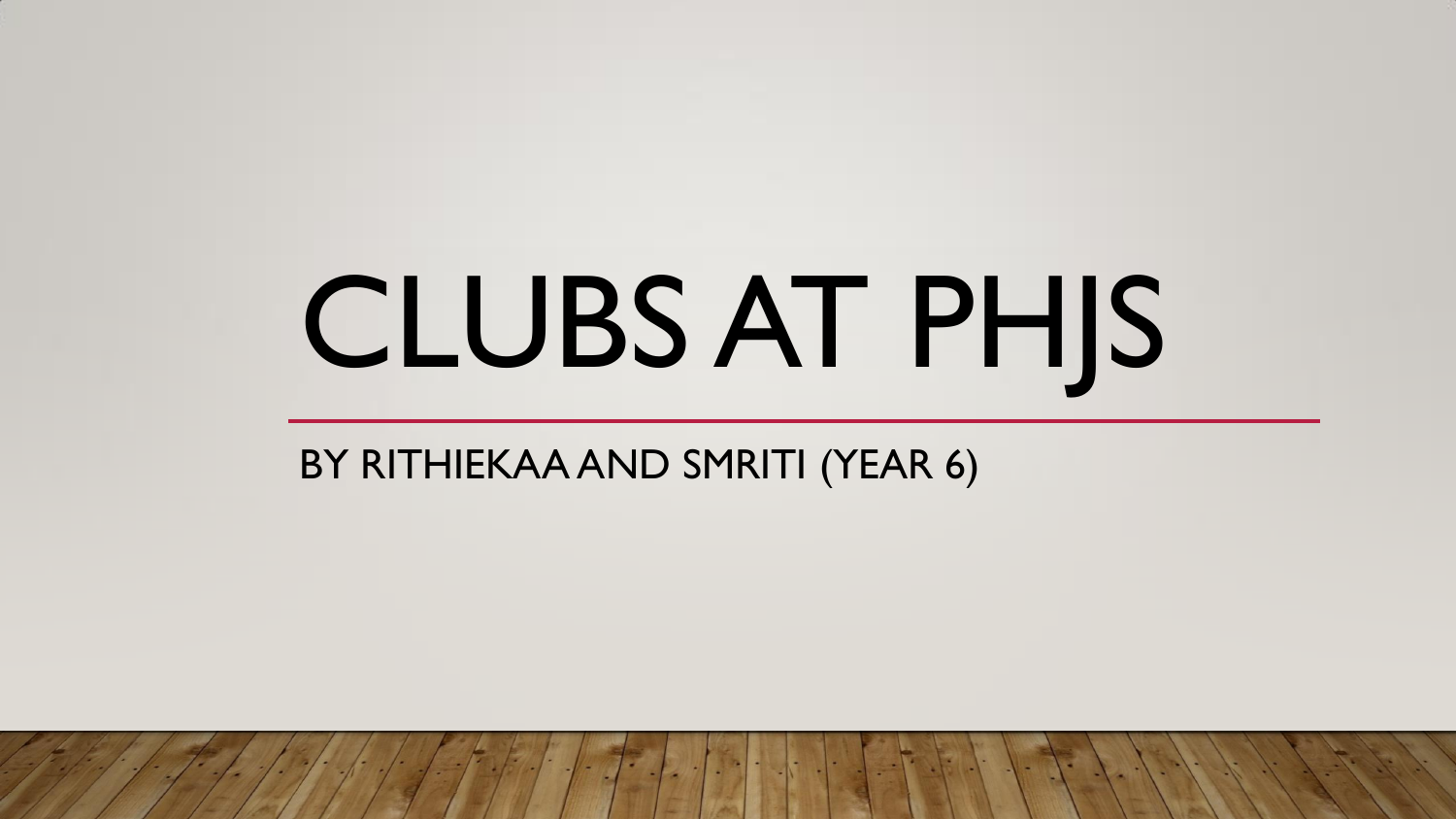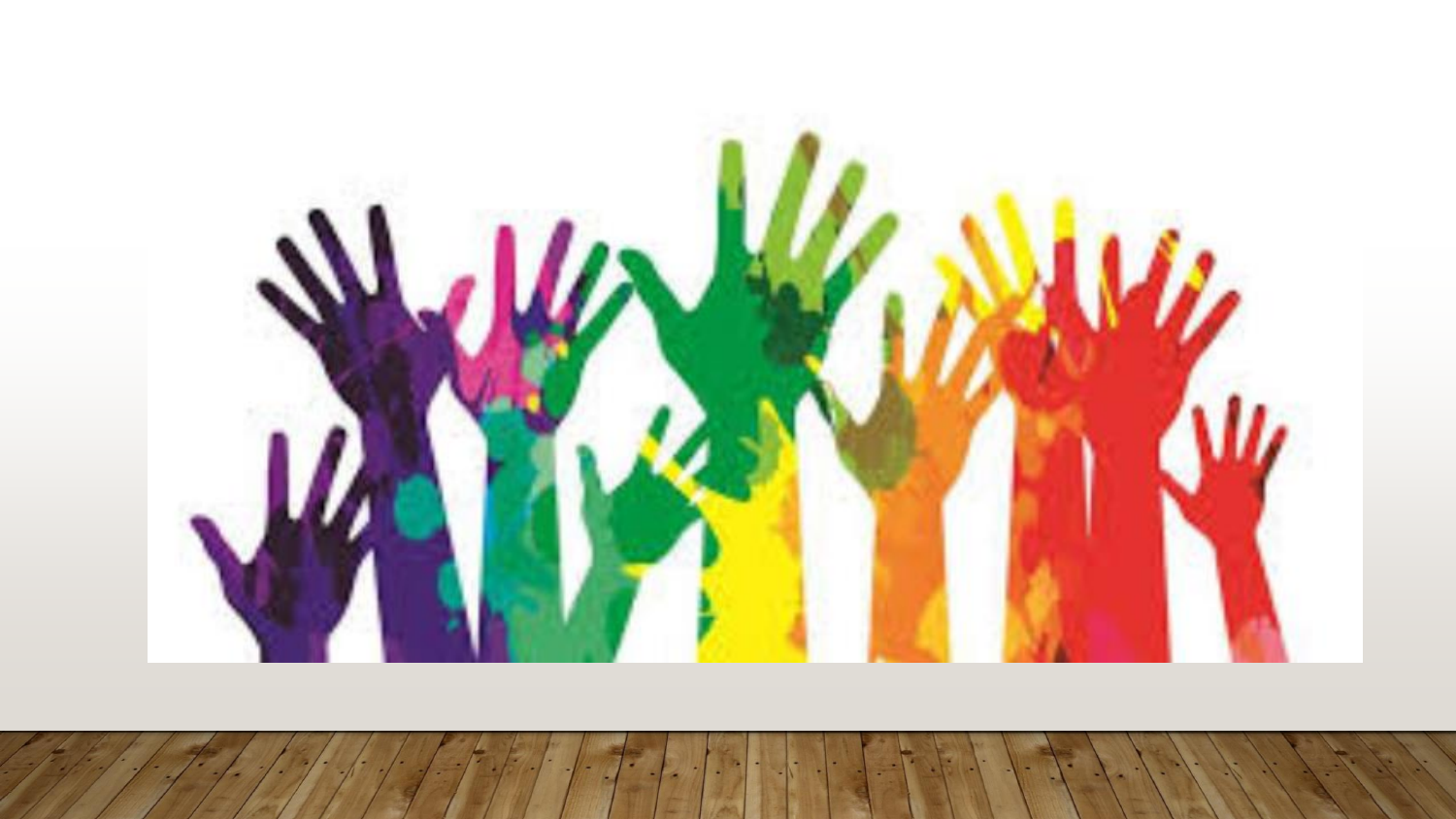### SOME OF THE CLUBS WE OFFER HERE…

- Netball
- Football
- Cricket
- Basketball
- Performing arts
- Grub club
- Gardening club
- Gymnastics
- Knitting
- Chess
- Choir
- Coding
- Fitness
- AND MANY MORE..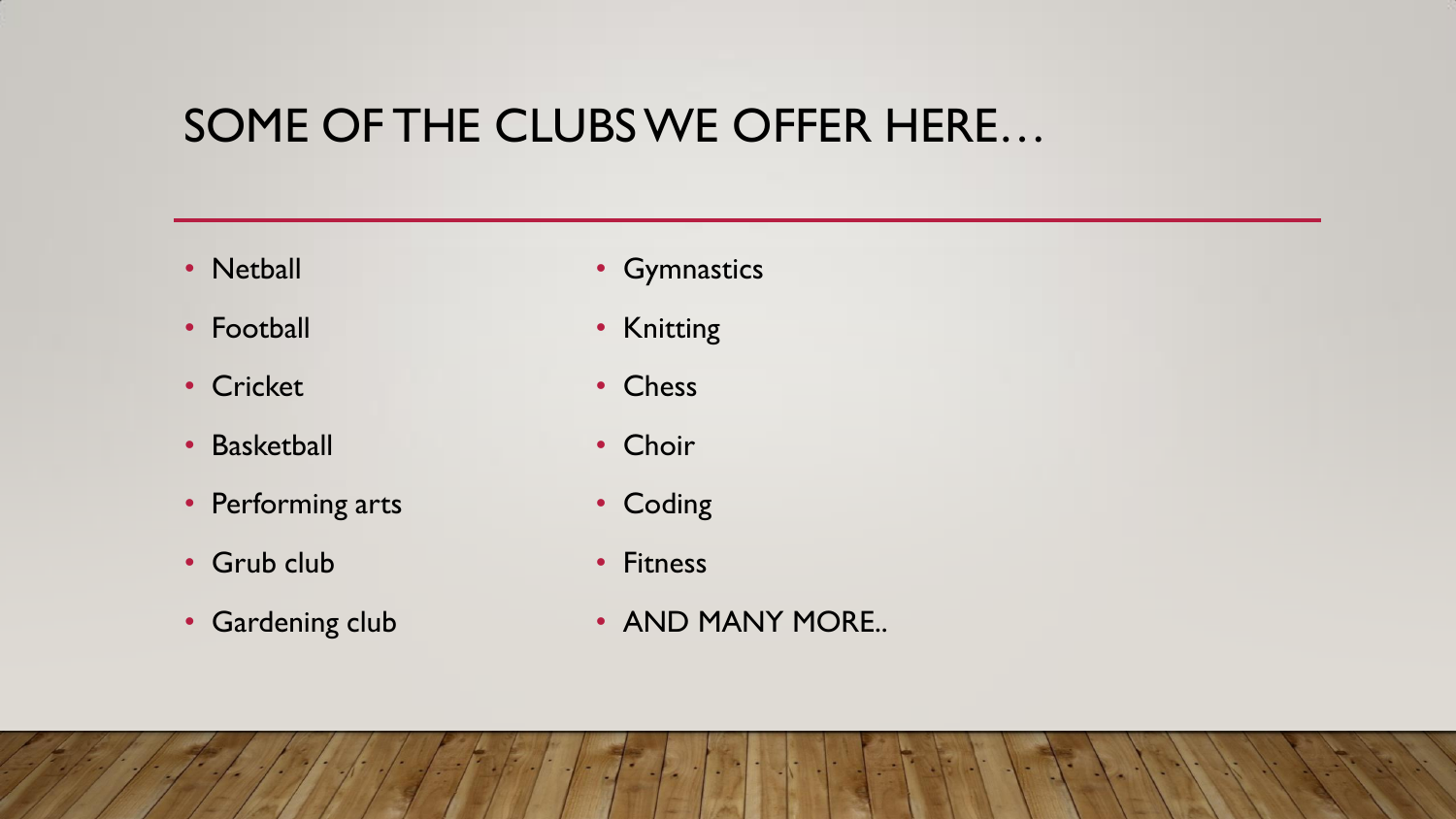### WHY SHOULD YOU JOIN A CLUB HERE?

- It can keep you active which is good for your health.
- You can spend time with your friends and also make new friends in different classes and year groups as well as learning how to work in a team!
- You can improve skills that you already enjoy.
- It also allows you to develop new hobbies and skills you didn't know before!
- You will increase your confidence.
- THEY ARE FUN!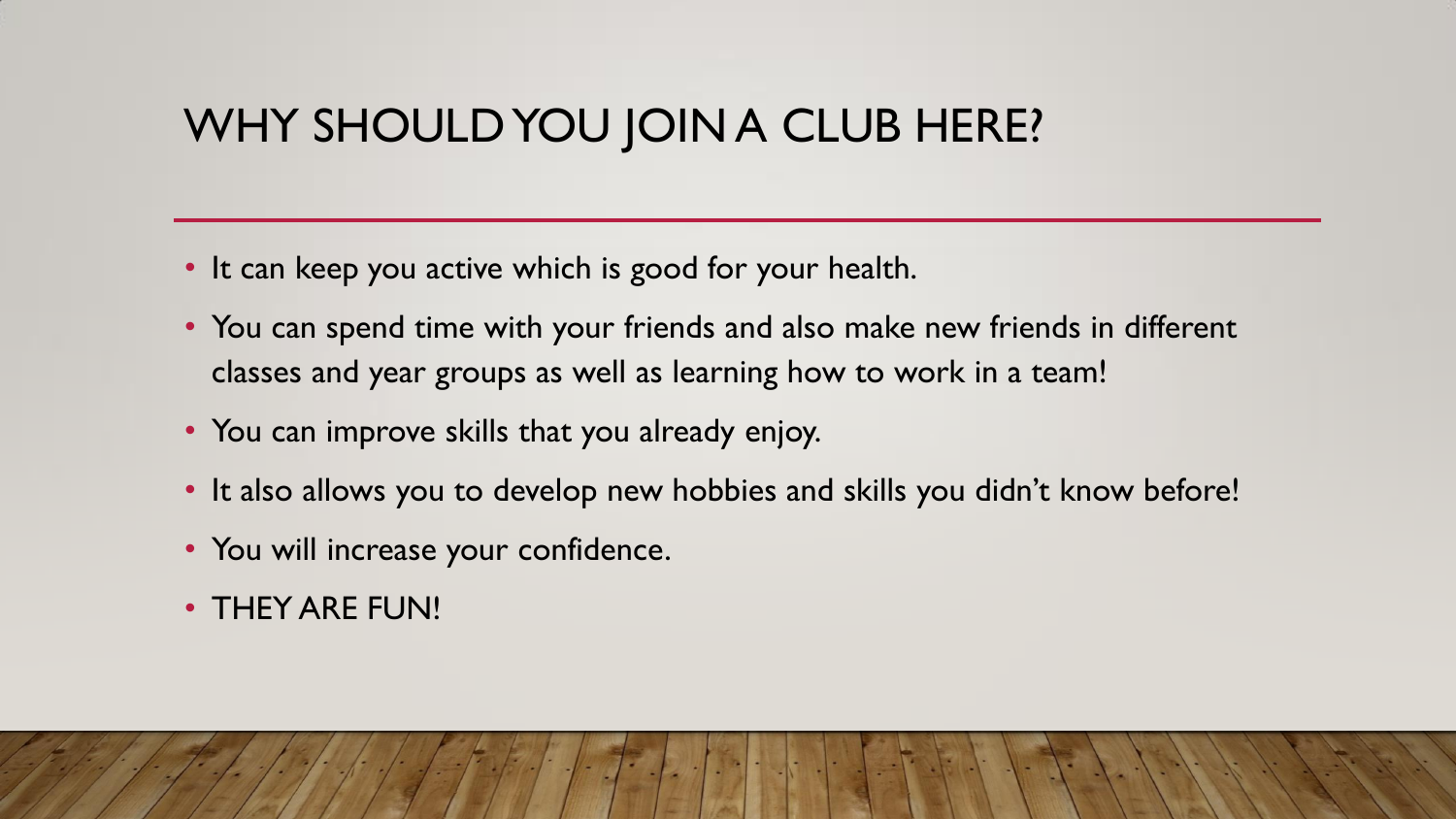### THE 5 R'S

- Respectful you have to learn to work with others and respect their opinions.
- Resourceful you will use different skills, techniques and thinking in different clubs that you might not use in the classroom.
- Relationships you will meet lots of new friends and be able to learn to work with many new people.
- Resilient winning is not always an option! Taking part in clubs will help you learn to lose nicely and not sulk when you don't get your own way!
- Reflective you can learn from other people's experiences in different situations to help you.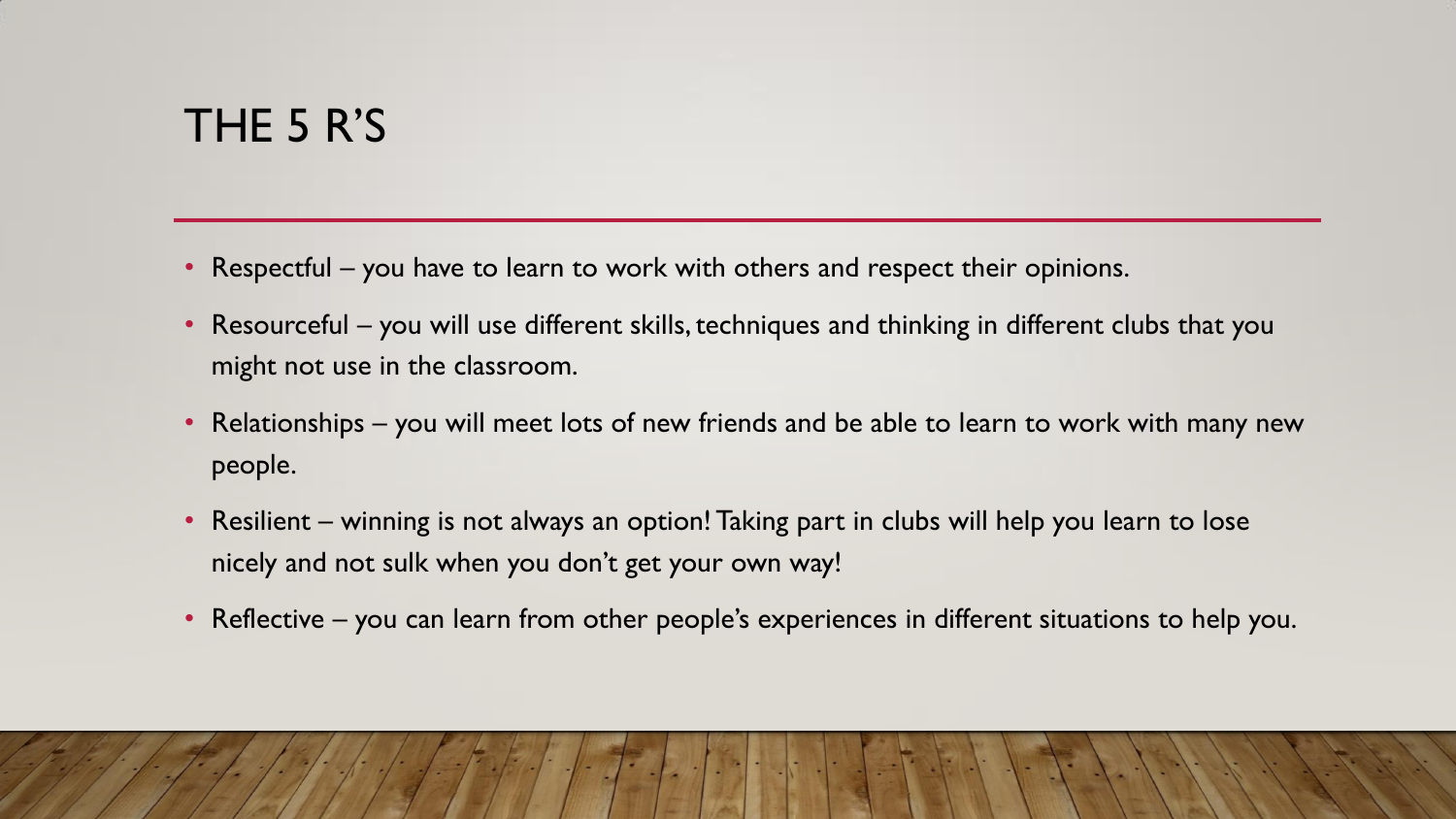# BEFORE...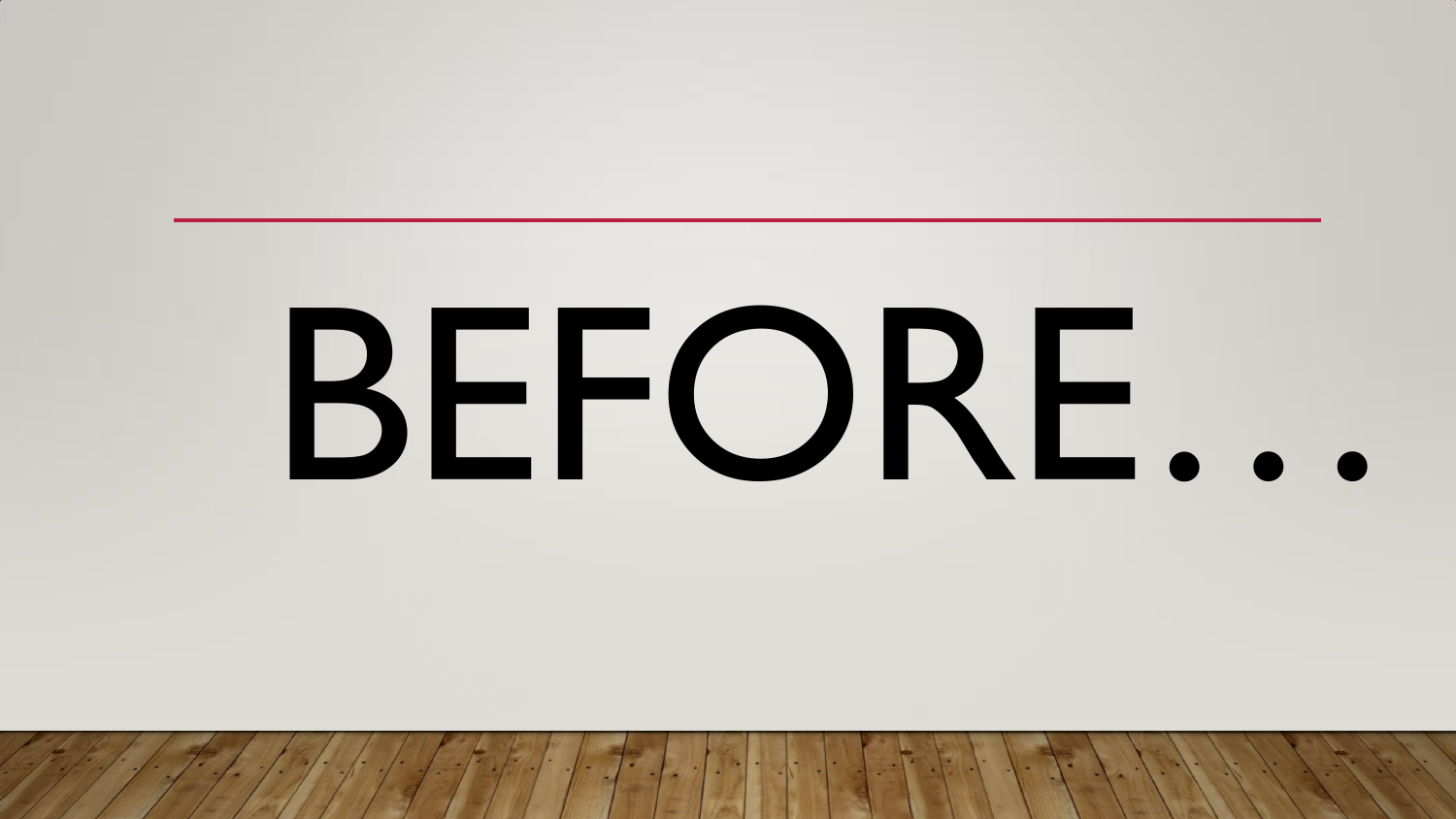### THREE WEEKS LATER...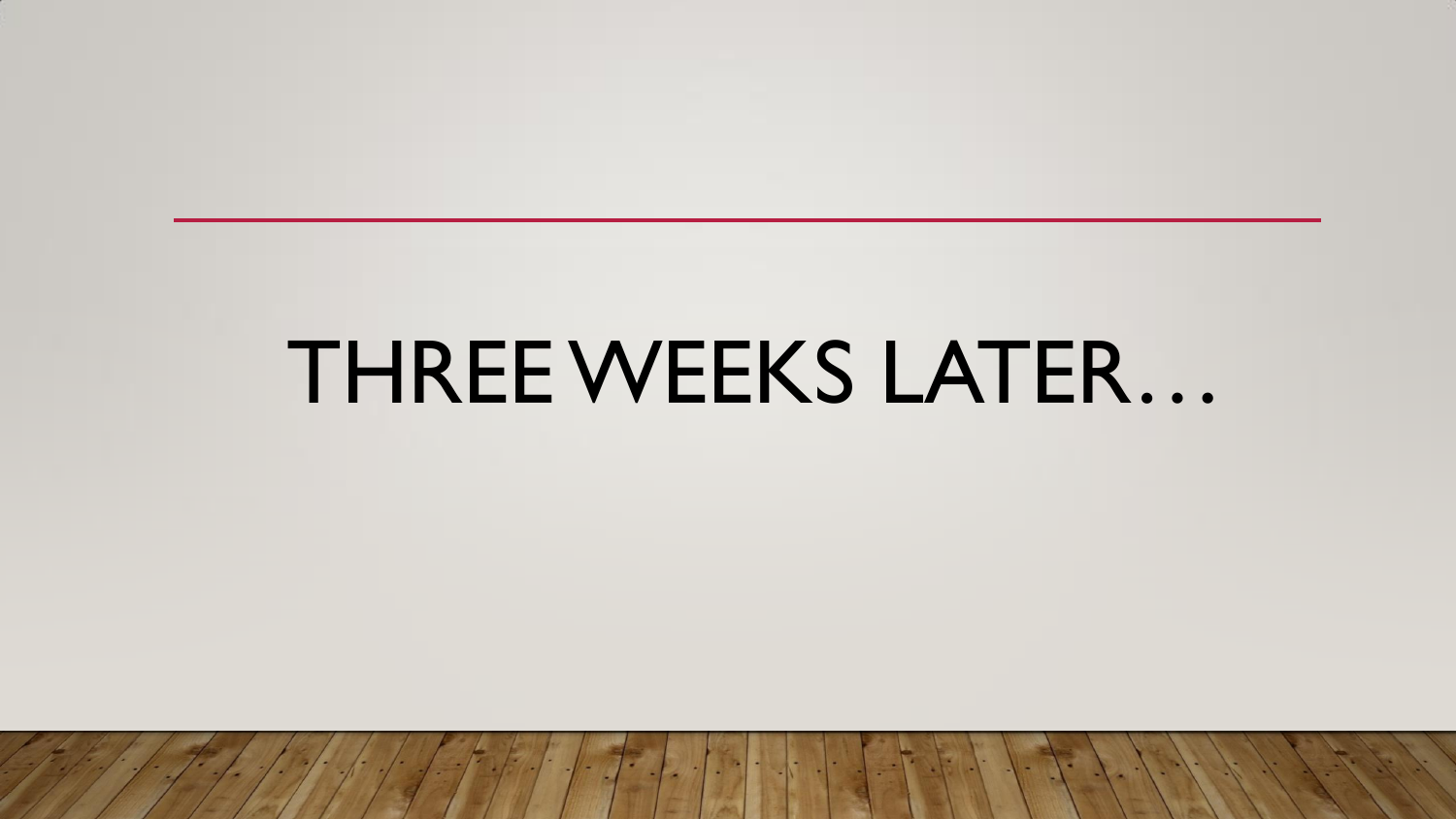## YEAR 6'S VIEWS...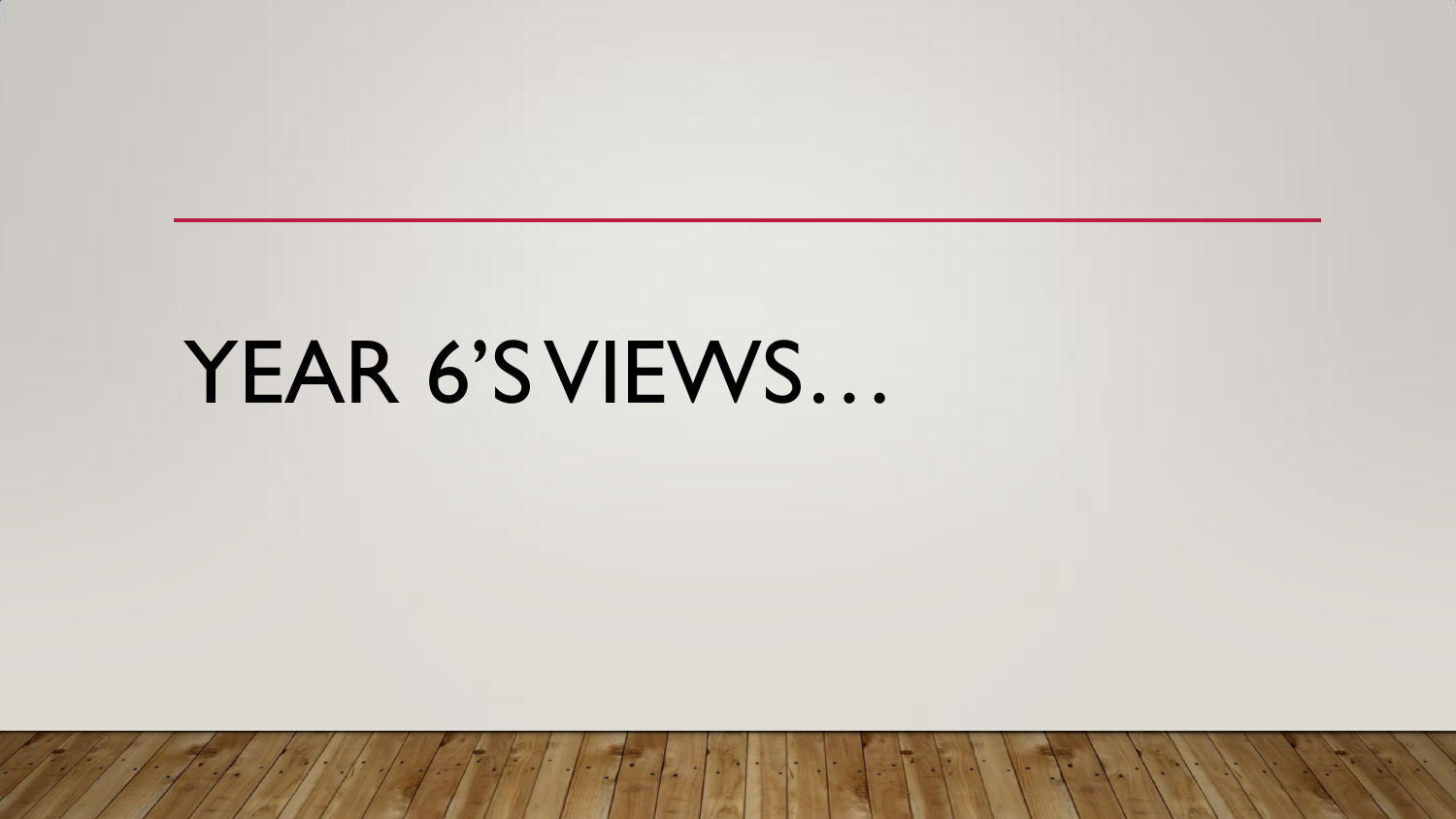### WHAT TO DO NOW IF YOU WANT TO JOIN A CLUB:

- Look out for letters in your registers with lots of exciting details – the spaces go quite quickly so you must get your parents to sign them as soon as possible!
- Ask your teachers for any ideas and if there is a club you haven't got a letter for, they can tell you which adult to go and speak to about joining!